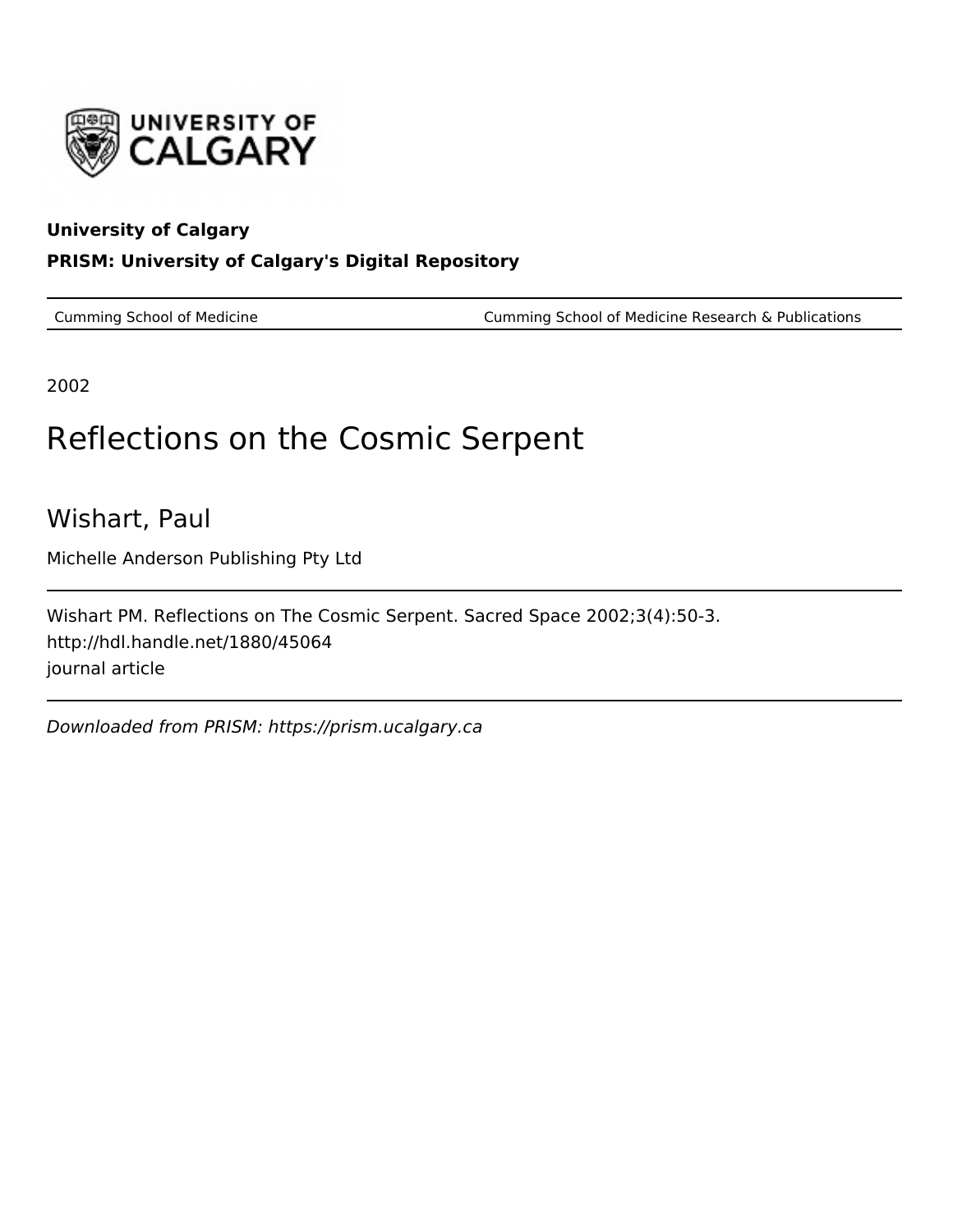#### **Reflections on the Cosmic Serpent**

#### Paul M. Wishart\*

Published as Wishart PM. Reflections on The Cosmic Serpent. Sacred Space 2002;3(4):50-3.

## **Abstract**

The author takes Jeremy Narby's (1) recent publication as a source of reflection on the nature of healing, consciousness and awareness and how knowledge of these can be acquired. As a molecular biologist, the author was confronted with many challenges to his conventional world view when exploring (initially with some scepticism) Narby's research and experiences of working with the Ashaninca people of the Peruvian Amazon. What follows is a personal reflection on how knowledge and awareness can change when we have to face up to new possibilities which shatter our established way of looking at things.

## **Introduction**

From time to time a book can really spark the imagination, and what began initially as a book review for this journal turned into a series of deeper reflections. But first of all I need to explain the lenses through which I view the world. I am trained as a molecular biologist and molecular endocrinologist. I have taken a residency in Clinical Pastoral Education (hospital chaplaincy), and a Family Therapy Internship. I am now enrolled in the Masters of Pastoral Psychology and Counseling degree at St. Stephen's College, in Edmonton, Alberta, Canada. I facilitate meditation and contemplation groups in the context of healing and relationship. These classes have been in the tradition of Qi Gong and Centering Prayer. I am in the process of integrating the understanding and meaning I have derived from my scientific research experience with mysticism, theology, and martial arts. I am interested in bridging the gap in relationship between the body, mind and spirit. I am a White Anglo-Saxon Protestant who grew up in Fredericton, New Brunswick, Canada.

I came across Narby's "Cosmic Serpent" (1) in the new acquisitions area of the Medical Library at the University of Calgary. I looked at it and put it back. I made an assumption that it couldn't live up to its title - catchy, but just a catch to hook me and would just be some fluff. I had an interest in the interpretation of the serpent in myth and culture partly due to reading a book by Elaine Pagels (2) entitled, The Gnostic Gospels, not to mention my interest in the DNA aspect due to my training in Molecular Biology. The next time I was in the library I looked at the book again. I decided that I had to be more open-minded and finally signed the book out. I had to suspend judgement for a bit as I started to read it. It didn't take long before I felt like I could not put the book down. It really resonated with me as if the author, Narby, was speaking about my own story.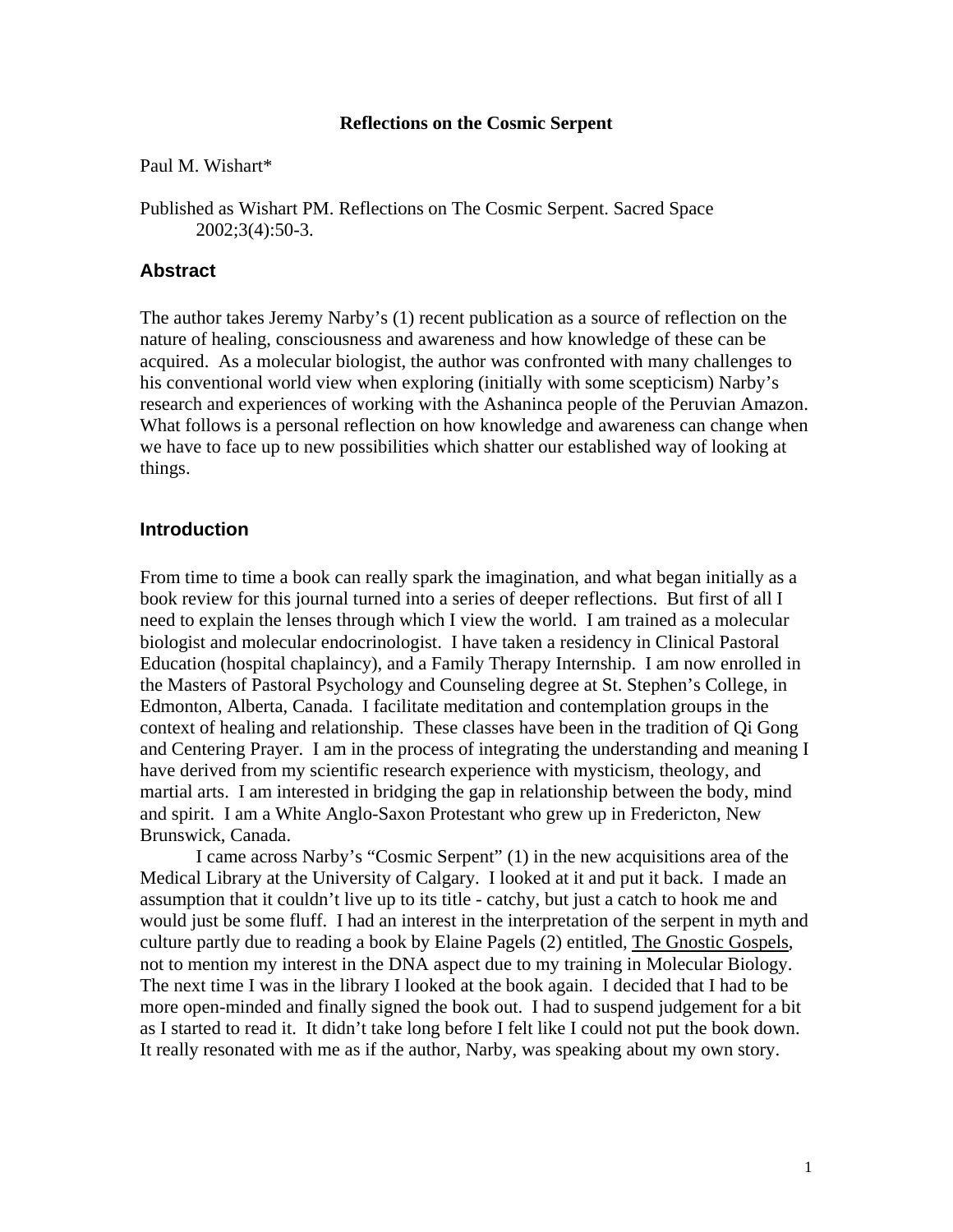## **What the book was about**

During the course of Narby's doctoral work in anthropology, he studied the Ashaninca, an indigenous people of the Peruvian Amazon in South America. The crux of the book was about the apparently absurd juxtaposition of the cosmic serpent with DNA. Both the serpent and the DNA are seen as origins of knowledge and wisdom in their respective cultures and traditions. The mediators of this knowledge and wisdom for the Ashaninca are the shamans in this indigenous culture of the Amazon as the molecular biologists might be viewed in the Western culture.

Despite the apparent initial lack of relationship between the two worlds, the author's insights allowed the two perspectives of shamanism and molecular biology to inform each other and grow through their relationship. This worked as well as it did because the author described very clearly his struggles to understand not only the Ashaninca culture and tradition, but his own as well. The reader sees the preconceptions that Narby, as a Western-educated student of anthropology, brought to the study of these simple, yet profoundly gifted interpreters of the natural world. The book unfolds as a collision of worldviews, between Narby's Western knowledge and education and the knowledge and understanding of the indigenous Ashaninca. Narby was open enough to allow their worldview to speak to him, and to inform him. Through dialogue between the two worlds, integration and growth occurred. The culmination of this dialogue is a new way of seeing the world, where both voices could be heard.

## **Reflection**

I have selected several references from the book, and included several quotations from Elaine Pagels (2), Frederick Franck (3), and Helen M. Luke (4), among others to support my reflections. In this quotation from Elaine Pagel's book, Gnostic Gospels, she alludes to the point brought out very strongly by Narby, that there has been a reversal of the role of the serpent. The serpent has been recast in the role of villain from that of a creator god as mediator of knowledge and wisdom:-

*When these same sources tell the story of the Garden of Eden, they characterize this God as the jealous master, whose tyranny the serpent (often, in ancient times a symbol of divine wisdom) taught Adam and Eve to resist …(2).* 

From the point of the Fall from grace of the serpent, and Adam and Eve, we move on to the point where Jeremy Narby finds himself when he first hears about the shamans deriving their knowledge of medicinal properties of plants by drinking a "hallucinogenic brew", ayahuasca:-

*The first time an Ashaninca man told me that he had learned the medicinal properties of plants by drinking a hallucinogenic brew, I thought he was joking. We were in the forest squatting next to a bush whose leaves, he claimed, could cure the bite of a deadly snake. "One learns these things by drinking ayahuasca," he said. But he was not smiling. (1).*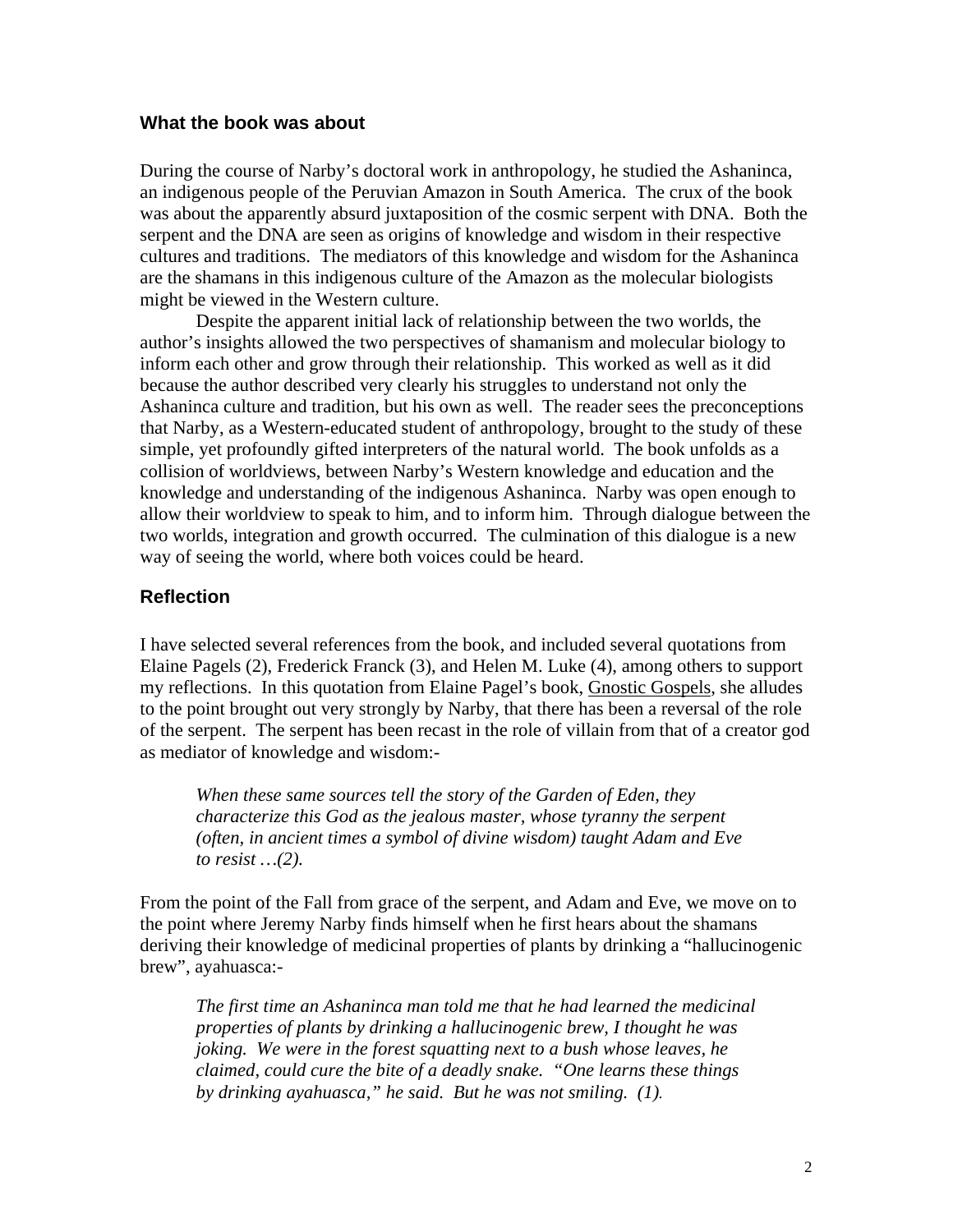It must have sounded absurd when Jeremy Narby heard this comment. I have selected the word absurd, derived from the Latin *ab -* completely and *surdus* - deaf, meaning a situation which was opposed to manifest reason of truth, irrational, ridiculous (5). This is the point where Narby exercises a certain obedience to an inner wisdom in not dismissing this perspective outright. He was obedient to this inner wisdom.

This next description puts one in a real bind. It would appear ridiculous to acknowledge that one can communicate with plants. At the same time it is as equally ridiculous to rationalize how such a combination of active ingredient and inhibitors could be arrived at to accomplish the goal of allowing the hallucinogen to reach the brain:-

*The enigma was all the more intriguing because the botanical knowledge of indigenous Amazonians has long astonished scientists. The chemical composition of ayahuasca is a case in point. Amazonian shamans have been preparing ayahuasca for millennia. The brew is a necessary combination of two plants, which must be boiled together for hours. The first contains a hallucinogenic substance, dimethyltryptamine, which also seems to be secreted by the human brain; but this hallucinogen has no effect when swallowed, because the stomach enzyme called monoamine oxidase blocks it. The second plant, however, contains several substances that inactivate this precise stomach enzyme, allowing the hallucinogen to reach the brain. (1).*

As we struggle to reconcile this paradox, we must take a look at our mirror or lenses. We have to acknowledge that we are viewing not only this paradox of plants speaking to a person through a hallucinogenic trance, but also the culture from which this tradition is derived from a very one-sided perspective. In the quotation below, I have inserted numbers to delineate the progression of the development of anthropology and the corresponding anthropological perceptions of the shaman:-

#### *The answer lies in the mirror.*

- *1. When anthropology was a young science, unsure of its own identity and unaware of the schizophrenic nature of its own methodology, it considered shamans to be mentally ill.*
- *2. When "structuralist" anthropology claimed to have attained the rank of science, and anthropologists busied themselves finding order in order, shamans became creators of order.*
- *3. When the discipline went into "poststructuralist" identity crisis, unable to decide whether it was a science or a form of interpretation, shamans started exercising all kinds of professions.*
- *4. Finally, some anthropologists began questioning their discipline's obsessive search for order, and they saw shamans as those whose power lies in "insistently questioning and undermining the search for order." (1).*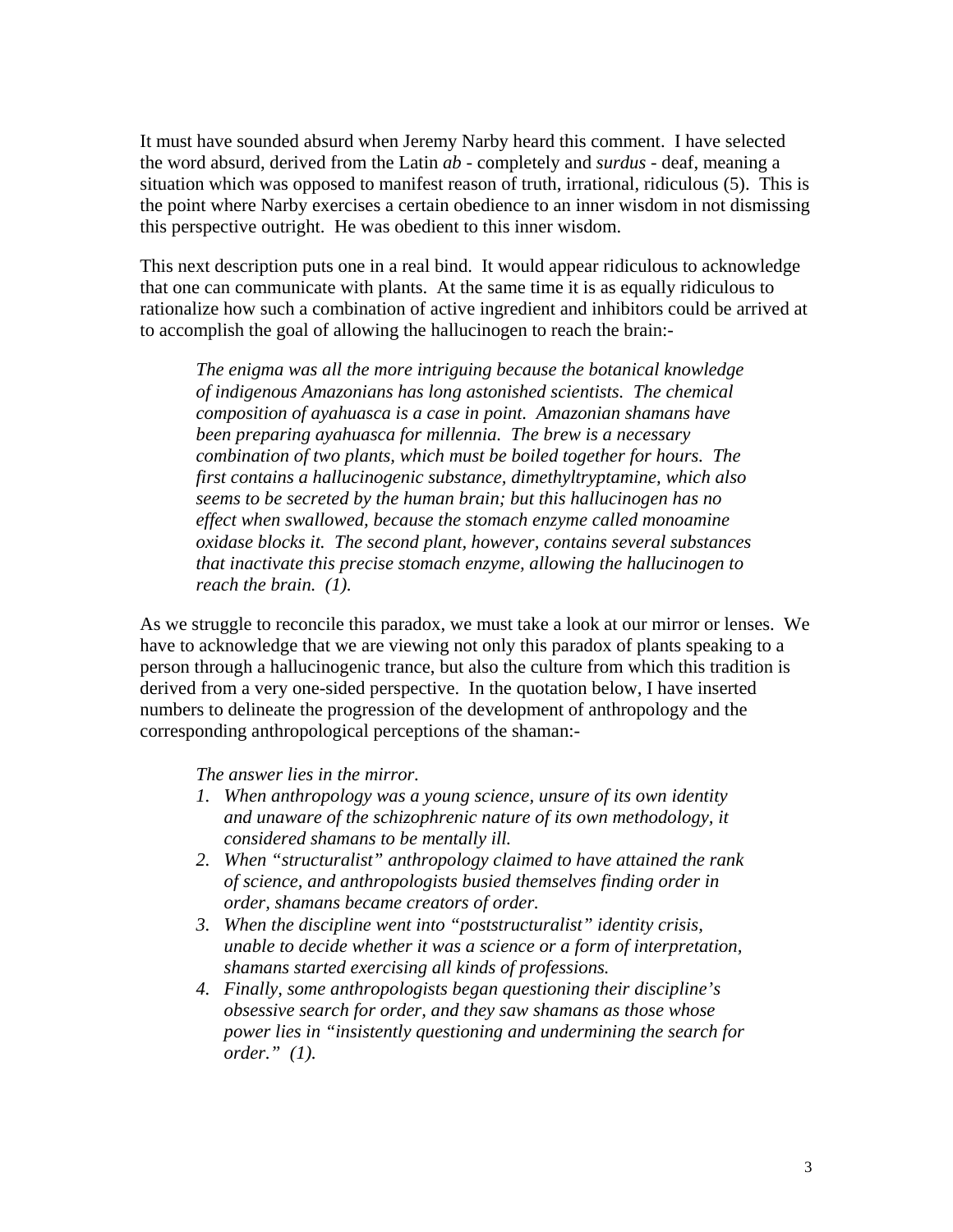This evolution of anthropology and the lens through which it viewed those cultures it was studying begs the question, "What lenses do we use to view the world, others, and ourselves, not just professionally, but personally?"

*Colleagues might ask, "You mean Indians claim they get molecularly verifiable information from their hallucinations? You don't take them seriously, do you?" What could one answer? (1).* 

*…there is nothing one can say without contradicting two fundamental principles of Western knowledge. (1).* 

What fundamental principles of Western Knowledge does this comment violate? What basic assumptions have we made which we take for granted as given and inviolate, or of which we are completely unaware?

*First, hallucinations cannot be the source of real information because to consider them as such is the definition of psychosis. Western knowledge considers hallucinations to be at best illusions, at worst morbid phenomena.* 

*Second, plants do not communicate like human beings. Scientific theories of communication consider that only human beings use abstract symbols like words and pictures and that plants do not relay information in the form of mental images. For science, the human brain is the source of hallucinations, which psychoactive plants trigger by way of the hallucinogenic molecules they contain. (1).*

I would submit that the quotation described above is an example of a plank in the eye of the Western Knowledge base. In Luke 6: 41-42 (6), Christ speaks quite pointedly about the trouble that the planks in one's own eye can cause, especially when one is doing their best to remove the speck from someone else's eye:-

*Why do you see the speck that is in your brother's or sister's eye, but do not notice the plank that is in your own eye? Or how can you say to your brother, "Brother (or sister), let me take out the speck that is in your eye.", when you yourself do not see the plank that is in your own eye?* 

Helen M. Luke (4) offers a wonderful means of dealing with specks, planks, boards of all sorts, and of obstructions that prevent us from seeing ourselves and others more truly as we are, in compassion and love. She speaks to the work of gaining consciousness when she writes: "We must free ourselves from identifying with others through projection."

Projection bears a strong resemblance to attachment as described by Gerry May (7). "It involves the investment of energy in some object or cause, and it always relates to selfimage." The complications associated with projection and attachment is that, as Luke (4) says: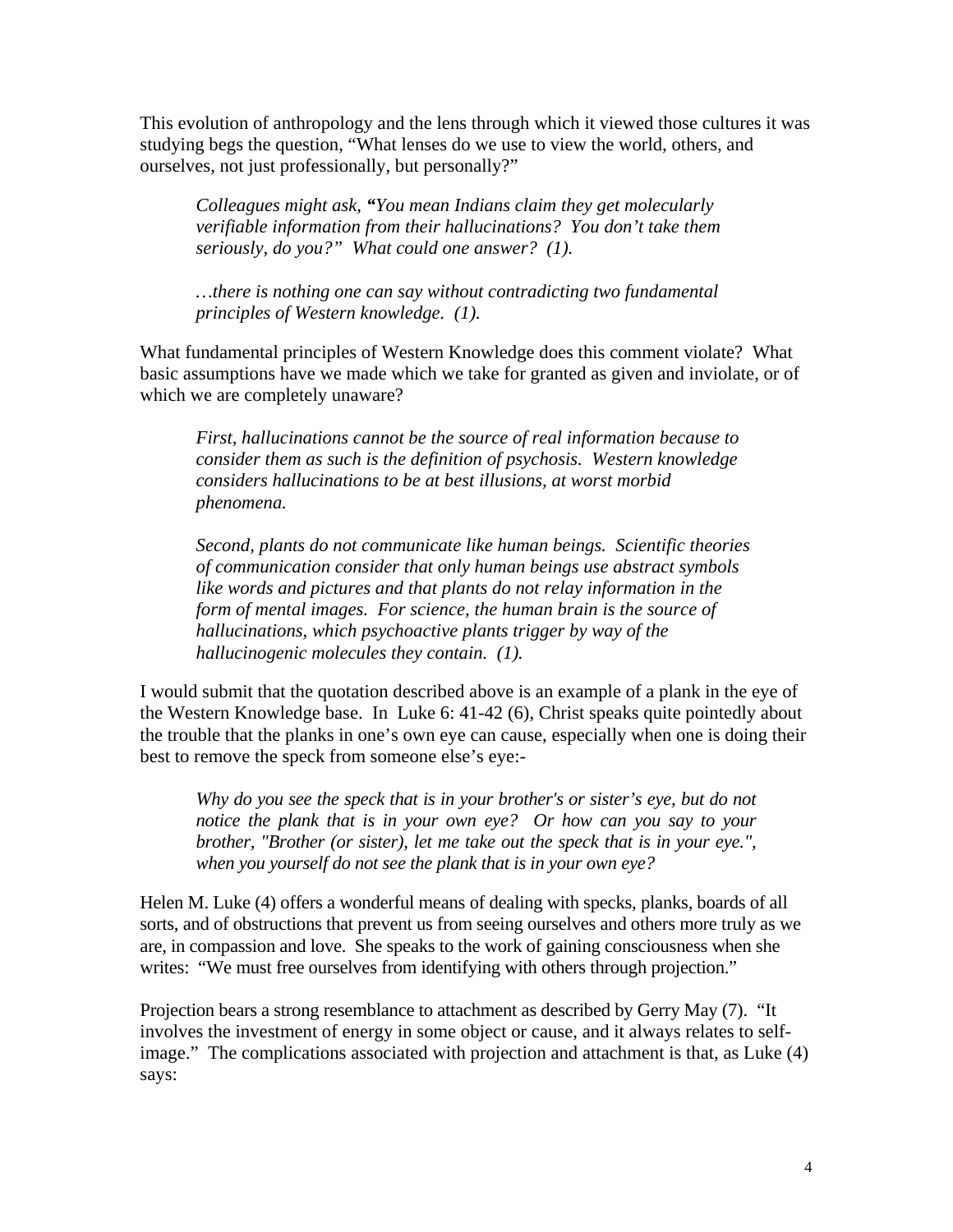*If you are projecting you are incapable of compassion, you are incapable of understanding that this person is behaving in this way for reasons that you cannot see, from problems that you know nothing about, but that we all share.* 

## **Practise - the most advanced form of theory**

*Under Ashaninca influence I had come to consider that practise was the most advanced form of theory. (1).*

As an example of theory in practise, I have included this wonderful story. A correlate of this story is that teaching is best done by example rather than by explanation:-

*I mentioned that I needed a new handle for my axe. He stopped in his tracks, saying "ah yes," and used his machete to cut a little hardwood tree a few steps off the path. Then he carved an impeccable handle that was to*  last longer than the axe itself. He spent about twenty minutes doing the *bulk of the work right there in the forest and an additional twenty minutes at home doing the adjustments. Perfect work, carried out by eye alone. Up until then, I had always thought that axe handles came from hardware stores. People in Quirishari taught by example, rather than by explanation. (1).*

This struck me as a wonderful example of being completely present to what was at hand. Rather than deliberate and procrastinate, this man, Raphael, moved into action instantaneously to effect the request made of him. I found this to be pure dynamite. It reminds me of a wonderful inscription on a church signboard here in Calgary. It says something to the effect, "I am not what I say I will do, but what I do." This is a wonderful example of being leading to action, and in the process teaching by example.

## **Conclusion - A Paradox**

*I had gone beyond the signs saying "you have reached the limits of science" and had found an irrational and subjective territory that was terrifying, yet filled with information. So I knew that the cul-de-sac had a passage that is normally hidden from the rational gaze and that leads to a world of surprising power.* 

*However, I did not imagine for an instant that I could solve the enigma. I was convinced that I was dealing with an essentially paradoxical phenomenon that was not subject to solution. (1).*

I am left with this quotation as a summary of Narby's efforts, and as a stepping off point for reflection. The paradoxical nature of the phenomenon Narby describes is analogous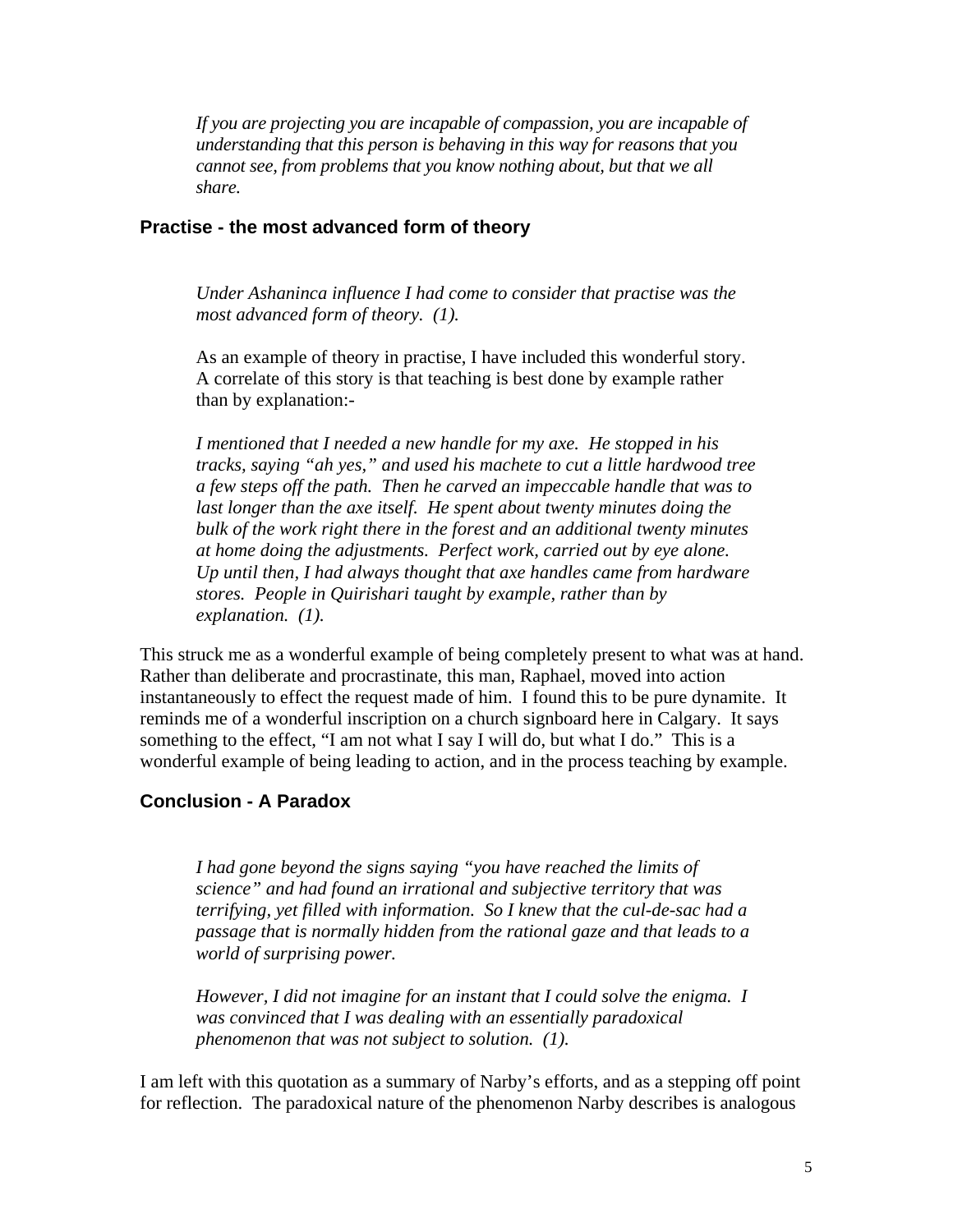to the description of koans that Franck (3) so eloquently portrays. Narby uses this paradox in just the manner described by Franck:-

*The koan is used as a tool that cuts through all the conceits and rationalizations of the intellect by making it impossible to sidestep the central, existential questions by the usual stratagems of discursive reasoning. It lets the intellect struggle until it has to give up. One after the other of its crutches are kicked away. "In extremis", having given up all hope of "solving" the koan, but having become totally identified with it, one may break through the bottom of the empirical ego and encounter the self, that self which is not something that "I" am, nor a self contained within "me", but the self in which I am and have my being.* 

I have found Narby's book to be a very insightful description of the path that one can take to transformation and enlightenment. On the one hand this is a weighty mantle to carry, yet I believe that to call it anything less would be to misrepresent my impressions of the book. The other consideration in making this response to the book is that transformation and enlightenment unfolded in the context of practise, incorporating feedback, dialogue, and self-reflection. Although, as I have said, I believe the mantle of transformation and enlightenment to be a weighty one, the humility of the author over the course of the unfolding of this story has allowed me to let this impression stand.

The book has had a lasting impact upon the way that I construe my self-identity, how I interact with my-self and others, as well as where and how I see my life unfolding in the greater scheme of my relationship within the universe. There has been a very strong resonance between the writings of Jeremy Narby and my experiences. Reading this book has allowed me to feel that I am not alone, that we are not alone. Being a molecular biologist, and now trying to find my way into doing outcome-evidence-based research in the area of spiritual care has not been easy. This book has inspired me on my journey and in the difficult practise of patience and humility, two very important teachers in any endeavour one might aspire to on life's journey.

#### **References**

- (1) Narby J. The Cosmic Serpent: DNA and the Origins of Knowledge. New York, NY: Jeremy P. Tarcher/Putnam; 1999.
- (2) Pagels E. The Gnostic Gospels. New York, NY: Vintage Books, A Division of Random House, Inc.; 1979.
- (3) Franck F. Notes on the Koan. Parabola: The Magazine of Myth and Tradition 1988;XIII(3):33-9.
- (4) Kisly L, Luke HM. Letting Go: An Interview With Helen M. Luke. Leaning on the Moment: Interviews from Parabola.New York, NY: Parabola Books; 1986. p. 251-63.
- (5) Funk and Wagnall's Standard College Dictionary. Toronto, ON: Fitzhenry & Whiteside Limited; 1982.